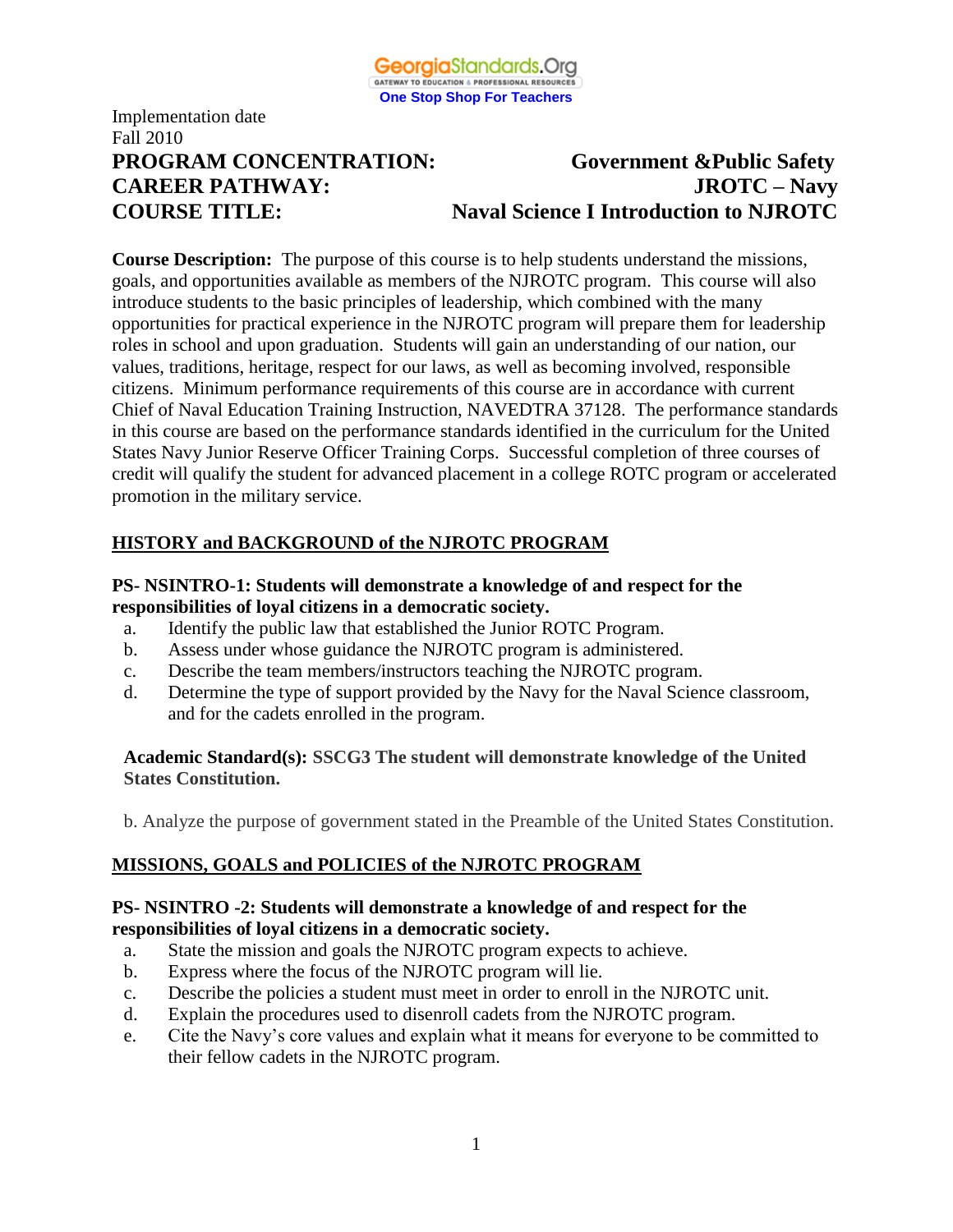**Academic Standard(s): SSCG7 The student will describe how thoughtful and effective participation in civic life is characterized by obeying the law, paying taxes, serving on a jury, participating in the political process, performing public service, registering for military duty, being informed about current issues, and respecting differing opinions.**

#### **THE NAVAL SCIENCE CURRICULUM**

#### **PS- NSINTRO -3: Students will demonstrate a knowledge of and respect for the responsibilities of loyal citizens in a democratic society.**

- a. Discuss the history of the U.S. Navy and the role it has played in building our nation.
- b. Prove how the course uses nautical sciences as areas of scientific study in the program.
- c. Tell how the course includes various areas of naval knowledge in the study of sea power.
- d. Cite how the course will use various areas of naval skills in the study of life in the Navy.
- e. Discuss how the basic principles of ethics and morals will be used to teach leadership in the course.

## **Academic Standard(s): SSCG3 The student will demonstrate knowledge of the United States Constitution.**

b. Analyze the purpose of government stated in the Preamble of the United States Constitution. c. Explain the fundamental principles upon which the United States Constitution is based including the rule of law, popular sovereignty, separation of powers, checks and balances, and federalism.

## **PS- NSINTRO -4: Students will demonstrate a knowledge of and respect for the responsibilities of loyal citizens in a democratic society.**

- a. State the purpose of having all students participate in learning the basics of military drill.
- b. Determine why the NJROTC program encourages physical fitness for all students.
- c. Choose to take orientation trips during the school year, and observe what it does for cadet leadership training.
- d. Discuss the objectives of the NJROTC Leadership Academy and the opportunities for cadet advanced leadership training.

# **Academic Standard(s): SS4CG3 The student will describe the functions of government.**

- c. Describe providing for the defense of the nation.
- d. Explain limiting the power of people in authority.
- e. Explain the fiscal responsibility of government.

# **PS- NSINTRO -5: Students will demonstrate a knowledge of and respect for the responsibilities of loyal citizens in a democratic society.**

- a. List the main reasons for enrolling in NJROTC.
- b. Derive the kind of self-discipline a cadet hopes to achieve by being a cadet in the NJROTC program.
- c. Create opportunities to develop leadership skills when placed in an NJROTC leadership position.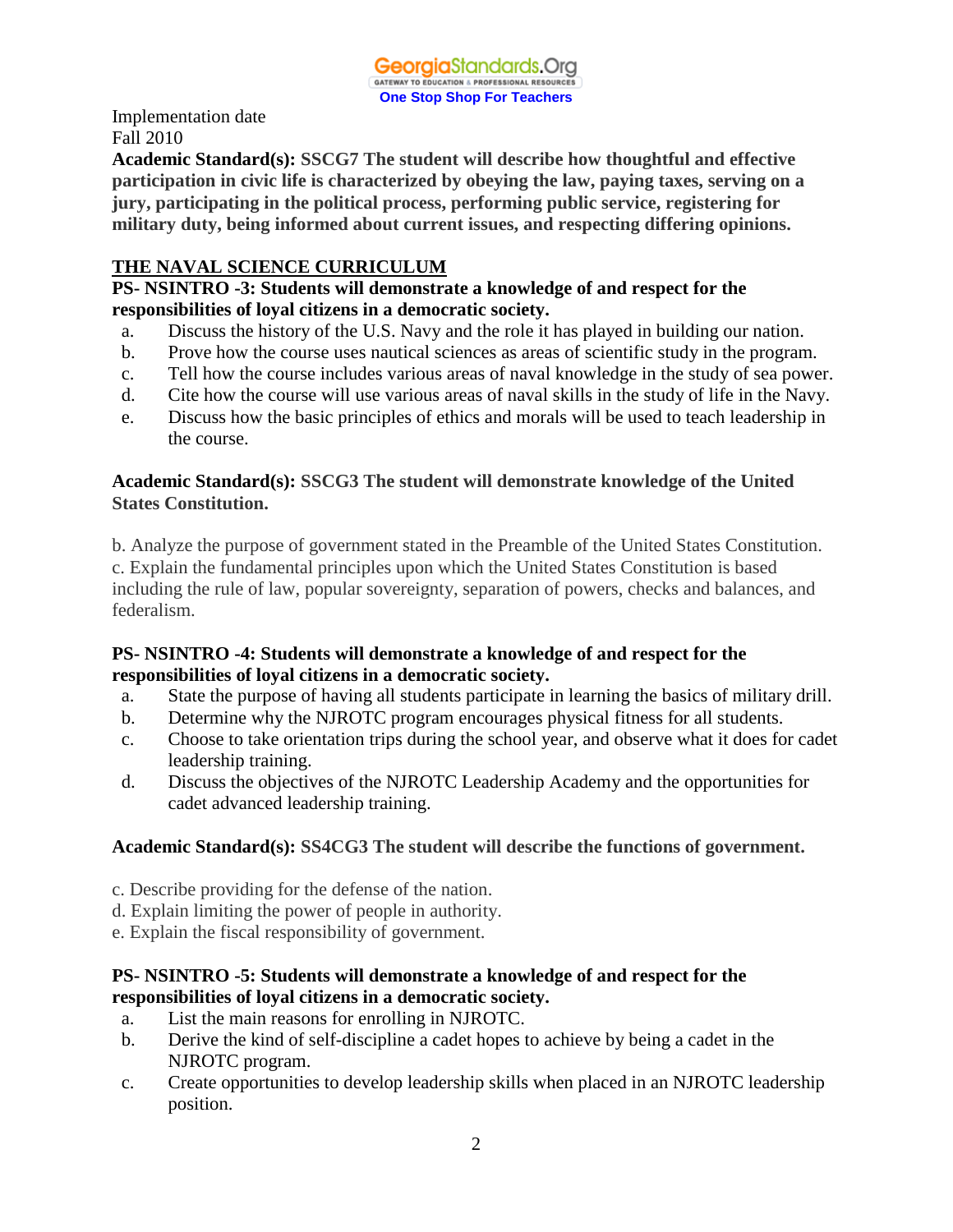d. Prove the special military pay grade benefits that can be earned through the NJROTC program.

**Academic Standard(s): SSCG7 The student will describe how thoughtful and effective participation in civic life is characterized by obeying the law, paying taxes, serving on a jury, participating in the political process, performing public service, registering for military duty, being informed about current issues, and respecting differing opinions.**

# **CAREER PLANNING**

# **PS- NSINTRO -6: Students will demonstrate a knowledge of and respect for the responsibilities of loyal citizens in a democratic society.**

- a. Develop individual short-term, mid-term, and long-term goals for the future.
- b. Infer how a school transcript can be used for admittance to college, scholarships, and job training.
- c. Define good study habits and the traits of a successful student.
- d. Discuss some advantages of enlistment in the Navy.
- e. Determine eligibility requirements for admission to the U.S. Naval Academy and the benefits of the NJROTC college scholarship program.

# **Academic Standard(s): SSCG6 The student will demonstrate knowledge of civil liberties and civil rights.**

- a. Examine the Bill of Rights with emphasis on First Amendment freedoms.
- b. Analyze due process law expressed in the 5th and 14th Amendments.
- c. Explain selective incorporation of the Bill of Rights.

d. Explain how government seeks to maintain the balance between individual liberties and the public interest.

e. Explain every citizen's right to be treated equally under the law.

# **LEADERSHIP and FOLLOWERSHIP**

#### **PS- NSINTRO -7:**

**Students will demonstrate knowledge of followership and leadership principles, leadership opportunities in NJROTC, and interpersonal skills such as motivation, relationships, attitudes, and emotions.**

- a. Define followership.
- b. Contrast the different types of followers.
- c. Compare the qualities of a good follower, and the importance of obedience in a military organization.
- d. Describe the duties of a good follower.

**Academic Standard(s): SSCG10 The student will describe the legislative process, including the roles played by committees and leadership.**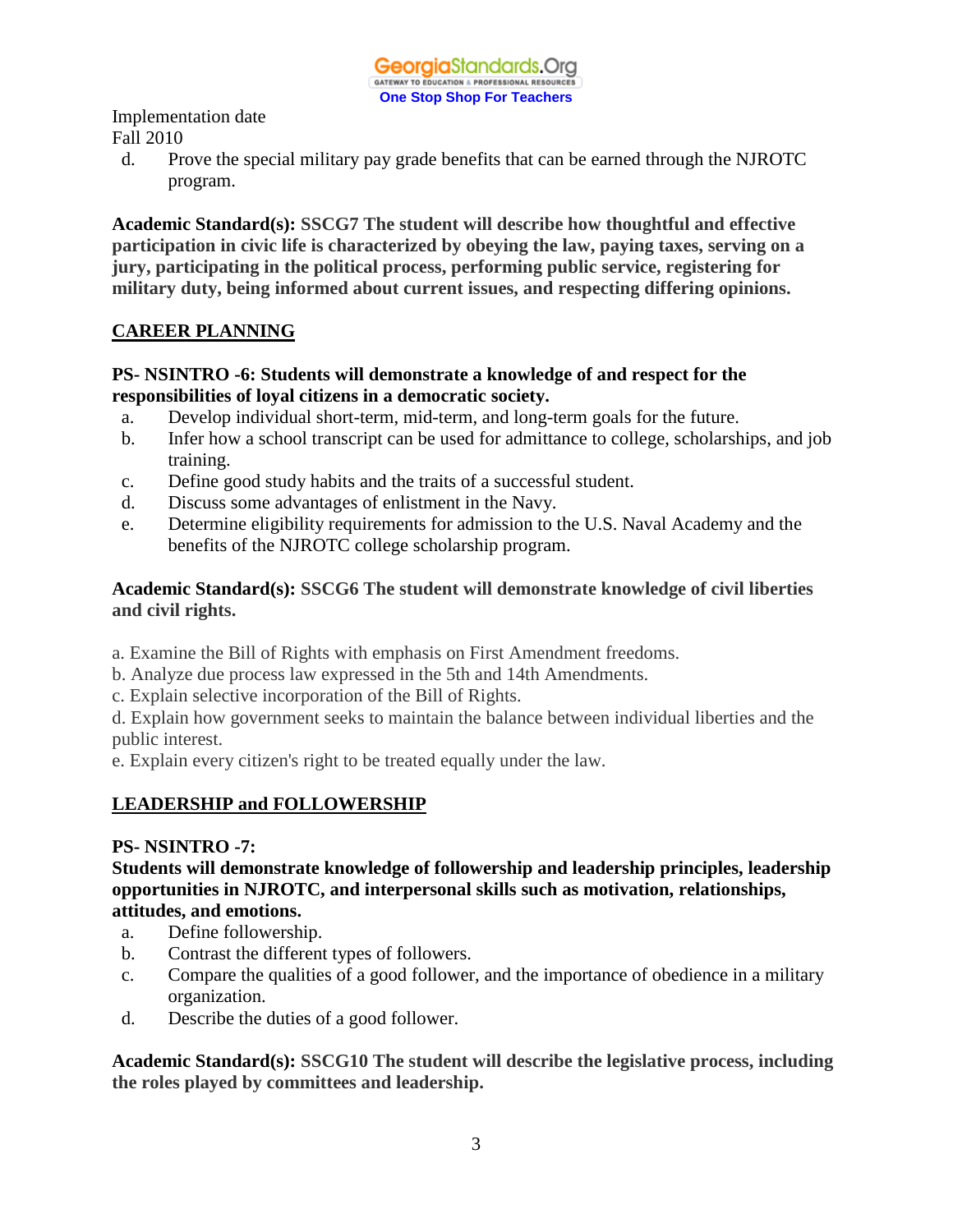b. Explain the function of various leadership positions within the legislature.

**PS- NSINTRO -8: Students will demonstrate knowledge of followership and leadership principles, leadership opportunities in NJROTC, and interpersonal skills such as motivation, relationships, attitudes, and emotions.**

- a. Define leadership
- b. State the traits of an effective leader.
- c. Name the personal qualities of an effective leader.
- d. Determine the range of leadership styles and strategies of successful leaders, from the very autocratic to the very democratic.

**Academic Standard(s): SSCG10 The student will describe the legislative process, including the roles played by committees and leadership.**

b. Explain the function of various leadership positions within the legislature.

#### **PS- NSINTRO -9: Students will demonstrate knowledge of followership and leadership principles, leadership opportunities in NJROTC, and interpersonal skills such as motivation, relationships, attitudes, and emotions.**

- a. Make sense of the typical NJROTC unit organizational chart.
- b. Evaluate the leadership positions found in the unit.

**Academic Standard(s): SSCG9 The student will explain the differences between the House of Representatives and the Senate with emphasis on terms of office, powers, organization, leadership, and representation of each house.**

# **MOTIVATION, RELATIONSHIPS, ATTITUDES, and EMOTIONS**

#### **PS- NSINTRO -10: Students will demonstrate knowledge of followership and leadership principles, leadership opportunities in NJROTC, and interpersonal skills such as motivation, relationships, attitudes, and emotions.**

- a. Discuss Maslow's priority of human needs
- b. Translate the main motivating factors in people's actions, and how it impacts on their attitude to do a better job.
- c. Express punishment as a negative approach to motivation.
- d. Express rewards as a positive approach to motivation.

#### **Academic Standard(s): SCSh8 Students will understand important features of the process of scientific inquiry. Students will apply the following to inquiry learning practices:**

a. Scientific investigators control the conditions of their experiments in order to produce valuable data.

b. Scientific researchers are expected to critically assess the quality of data including possible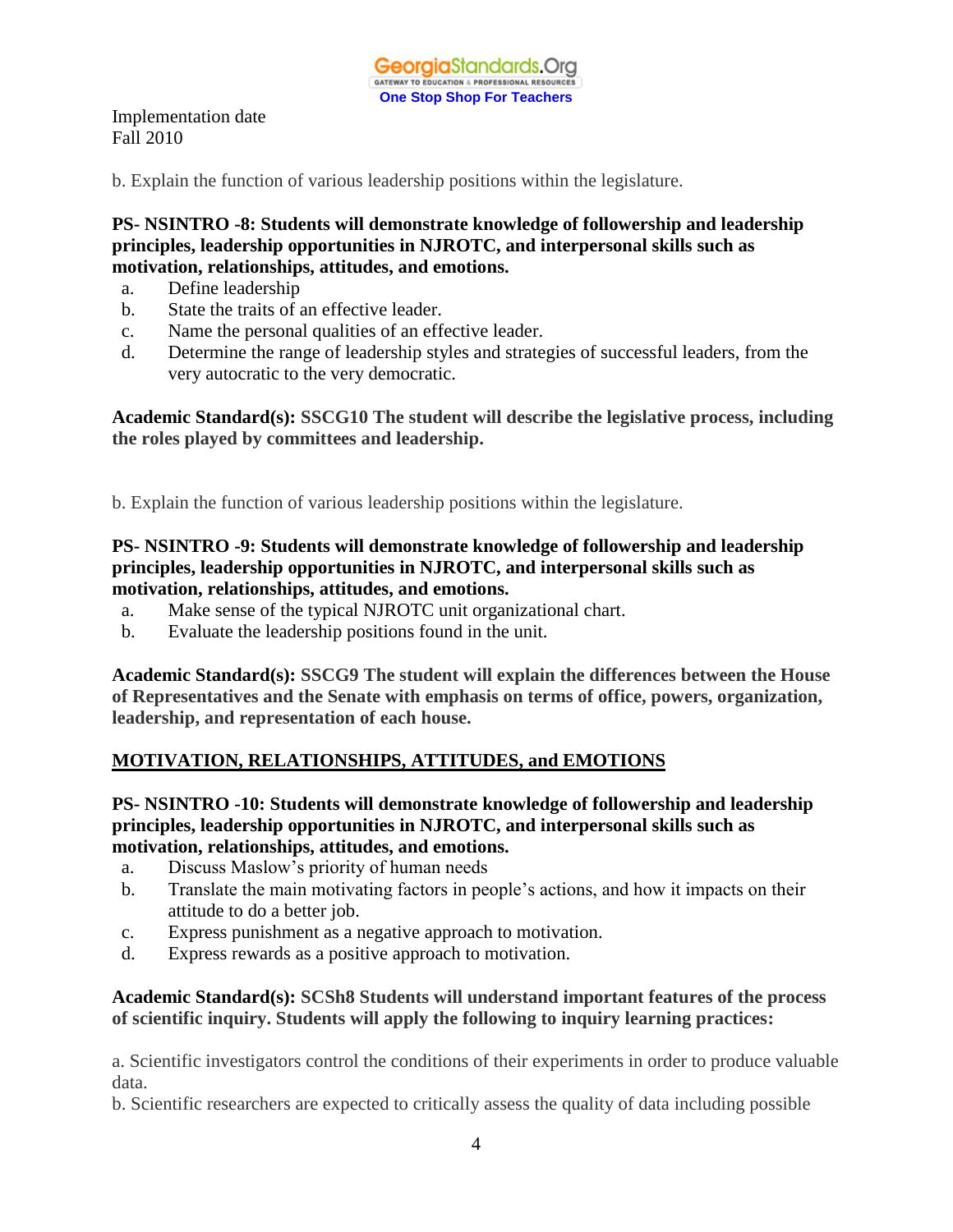

sources of bias in their investigations' hypotheses, observations, data analyses, and interpretations.

c. Scientists use practices such as peer review and publication to reinforce the integrity of scientific activity and reporting.

d. The merit of a new theory is judged by how well scientific data are explained by the new theory.

e. The ultimate goal of science is to develop an understanding of the natural universe which is free of biases.

f. Science disciplines and traditions differ from one another in what is studied, techniques used, and outcomes sought.

#### **PS- NSINTRO -11: Students will demonstrate knowledge of followership and leadership principles, leadership opportunities in NJROTC, and interpersonal skills such as motivation, relationships, attitudes, and emotions.**

- a. Model senior and subordinate relationships in a typical military situation.
- b. Cite three reasons for chain-of-command.
- c. State roadblocks and their effect on relationships in the NJROTC unit.
- d. Define prejudice and how people show prejudice in their general behavior.
- e. Discuss how frustration, anger, sexual harassment, being picked-on, and unfair situations cause conflicts in human behavior.
- f. Predict what the individual can do to learn about solving conflict.

#### **Academic Standard(s): SSEPF6 The student will describe how the earnings of workers are determined in the marketplace.**

- a. Identify skills which are required to be successful in the workplace.
- b. Explain the significance of investment in education, training and skill development.

#### **PS- NSINTRO -12: Students will demonstrate knowledge of followership and leadership principles, leadership opportunities in NJROTC, and interpersonal skills such as motivation, relationships, attitudes, and emotions.**

- a. Derive how an individual's attitude influences others around him/her and contributes to the success of the NJROTC unit.
- b. Adapt the key to having a good attitude.
- c. Confer the difference between winning and losing attitudes.
- d. State how physical activity can help work out the feelings associated with an intense emotional buildup.
- e. Imagine how the ability to retain a sense of humor can be a big asset in the construction of expression of emotions.

## **Academic Standard(s): SSEPF6 The student will describe how the earnings of workers are determined in the marketplace.**

- a. Identify skills which are required to be successful in the workplace.
- b. Explain the significance of investment in education, training and skill development.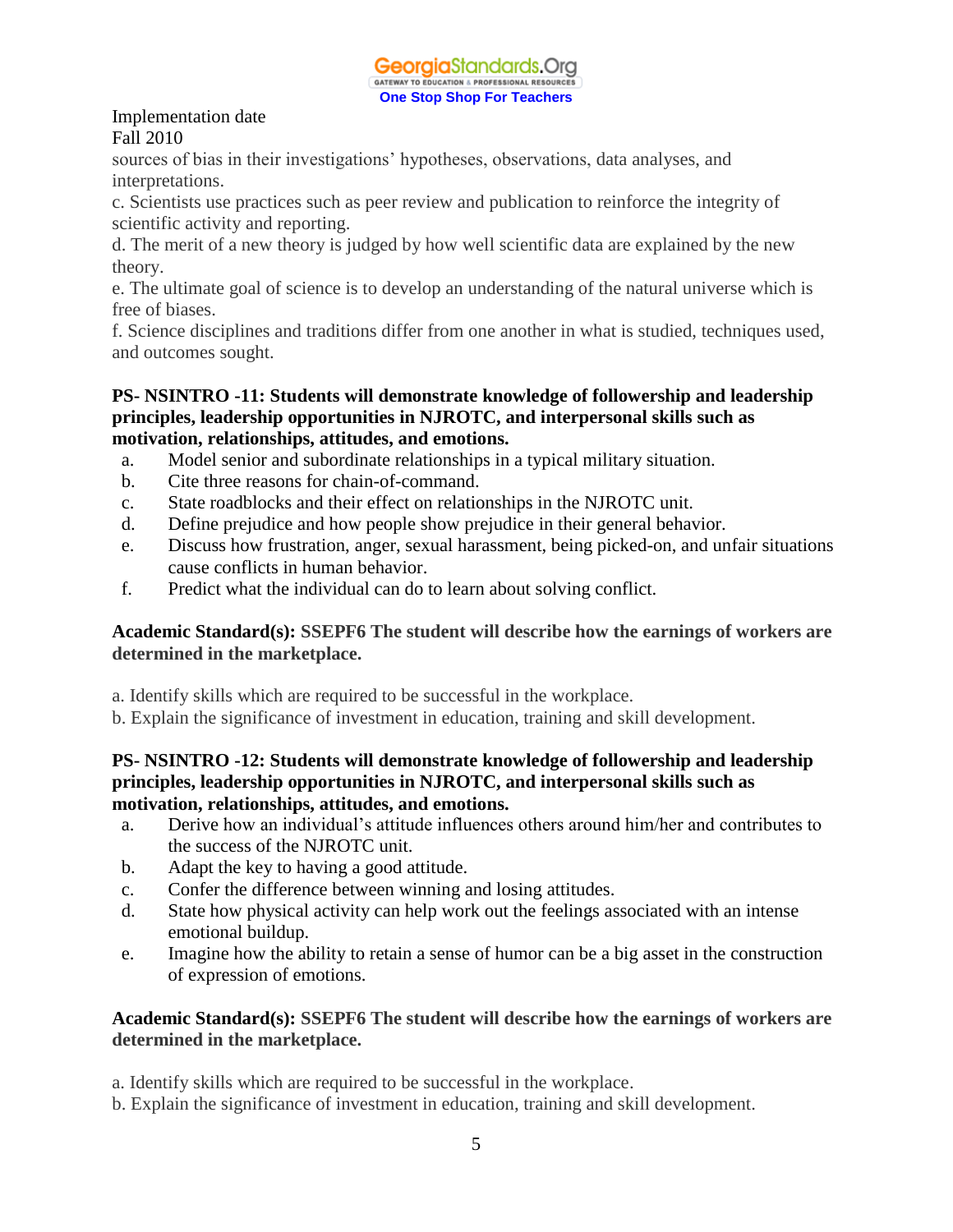# **CITIZENSHIP: LAWS, AUTHORITY, RESPONSIBILITY**

#### **PS- NSINTRO -13: Students will demonstrate knowledge of and respect for the responsibilities of loyal citizens in a democratic society.**

- a. Define the words "citizen" and "citizenship".
- b. State the 24 characteristics of a good citizen.
- c. Describe how laws affect the way we live.
- d. Define "constituted authority" as it relates to the making of laws.
- e. Compare the relationship between authority, responsibility, and accountability.
- f. Discuss the eleven parts of the Bill of Responsibilities and what they represent when accepted by members of a free society.

#### **Academic Standard(s): SSCG6 The student will demonstrate knowledge of civil liberties and civil rights.**

a. Examine the Bill of Rights with emphasis on First Amendment freedoms.

- b. Analyze due process law expressed in the 5th and 14th Amendments.
- c. Explain selective incorporation of the Bill of Rights.
- d. Explain how government seeks to maintain the balance between individual liberties and the public interest.
- e. Explain every citizen's right to be treated equally under the law.

#### **PS- NSINTRO -14: Students will demonstrate knowledge of and respect for the responsibilities of loyal citizens in a democratic society.**

- a. Discuss how the invention of radio and television forced many changes in our government.
- b. Define absolute monarchy type of government.
- c. Define socialism as a form of government.
- d. Evaluate the rise of the fascist movement in two European countries in the early 1920's as a form of government.
- e. Critique the communist ideology of combining economical and political systems as a form of government.
- f. Prove the success of the democratic form of government and how it is based upon equality, justice, and freedom for all citizens.

#### **Academic Standard(s): SSCG2 The student will analyze the natural rights philosophy and the nature of government expressed in the Declaration of Independence.**

a. Compare and contrast the Declaration of Independence to the Social Contract Theory.

b. Evaluate the Declaration of Independence as a persuasive argument.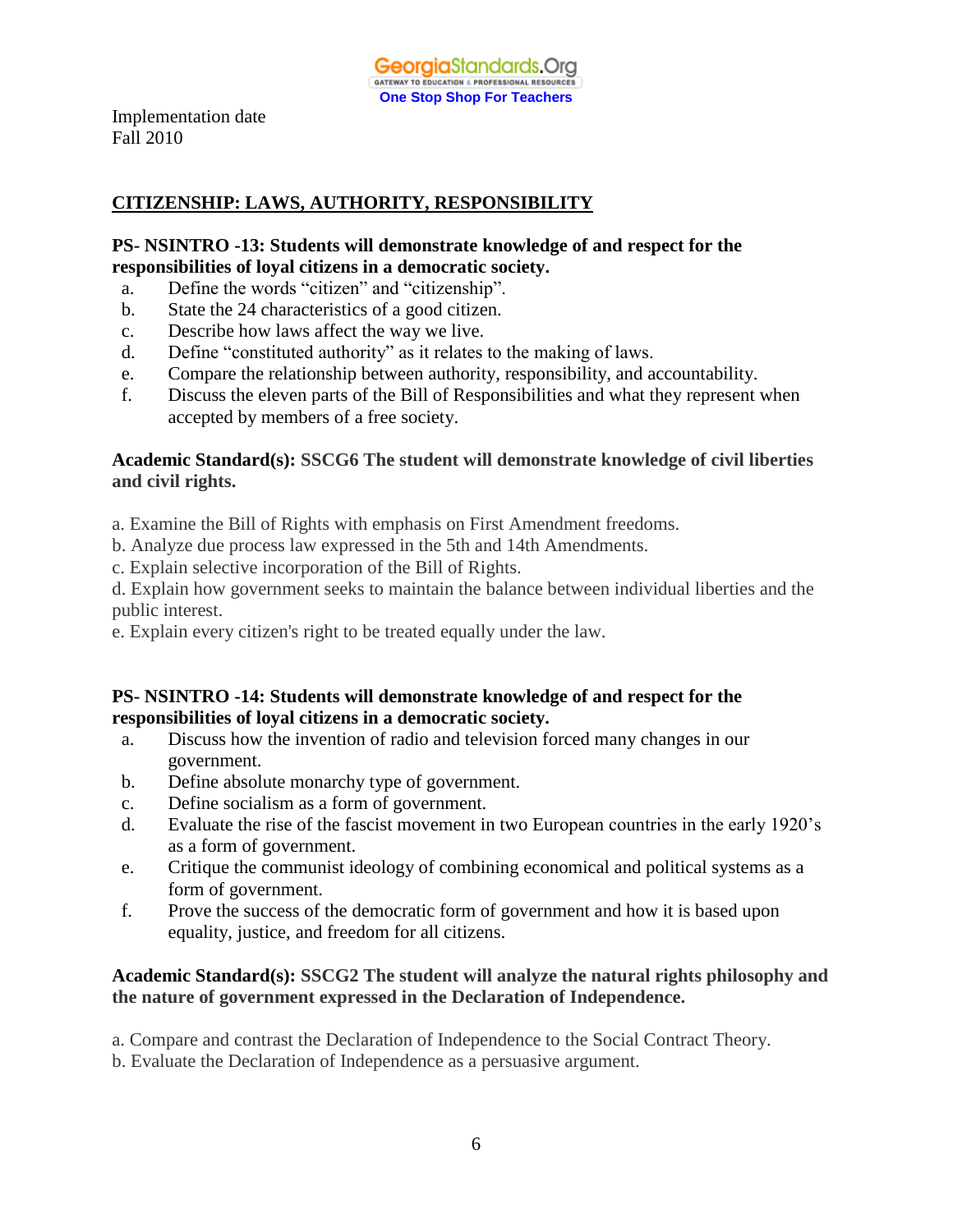#### **PS- NSINTRO -15: Students will demonstrate knowledge of and respect for the responsibilities of loyal citizens in a democratic society.**

- a. Prove three ways a person can become a citizen of the United States.
- b. Discuss a person's rights as a citizen.
- c. State a citizen's duty to obey and respect the laws of his/her country.
- d. Identify a person's loyalty to their government, their state, and their country.

#### **Academic Standard(s): SSCG6 The student will demonstrate knowledge of civil liberties and civil rights.**

a. Examine the Bill of Rights with emphasis on First Amendment freedoms.

- b. Analyze due process law expressed in the 5th and 14th Amendments.
- c. Explain selective incorporation of the Bill of Rights.

d. Explain how government seeks to maintain the balance between individual liberties and the public interest.

e. Explain every citizen's right to be treated equally under the law.

# **FOUNDATIONS OF OUR GOVERNMENT**

**PS- NSINTRO -16: Students will demonstrate knowledge of how the Declaration of Independence and the Constitution of the United States established the foundation for how our democratic form of government operates to protect the rights of, and defend the citizens of the United States.**

- a. Derive the significance of the Declaration of Independence.
- b. List the 5 parts of the Declaration of Independence.
- c. Determine how the role of government in an American democracy is to serve the people.

## **Academic Standard(s): SSCG3 The student will demonstrate knowledge of the United States Constitution.**

a. Explain the main ideas in debate over ratification including those in *The Federalist*.

b. Analyze the purpose of government stated in the Preamble of the United States Constitution. c. Explain the fundamental principles upon which the United States Constitution is based including the rule of law, popular sovereignty, separation of powers, checks and balances, and federalism.

#### **PS- NSINTRO -17: Students will demonstrate knowledge of how the Declaration of Independence and the Constitution of the United States established the foundation for how our democratic form of government operates to protect the rights of, and defend the citizens of the United States.**

- a. Discuss the significance of the Articles of Confederation.
- b. Interpret the series of check and balances in the Constitution, and how they protect the rights of the people and establish boundaries of authority between state and federal government.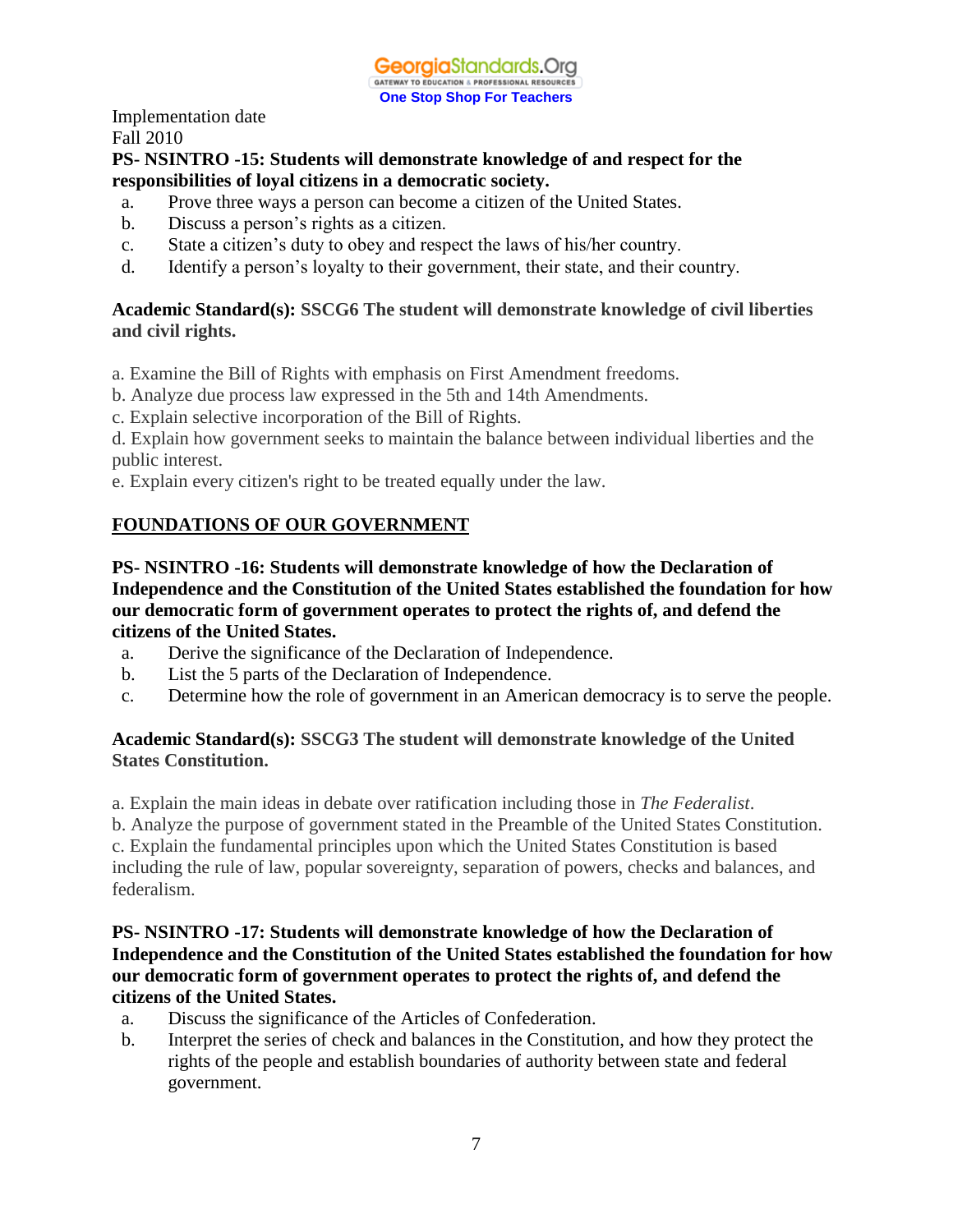- c. Adapt the purpose of the Constitution, the preamble, and the power in each of the seven articles.
- d. Describe the three branches of the federal government and the specific law-making duties of each branch.
- e. Interpret the significance of the Bill of Rights as amendments to the Constitution.

#### **Academic Standard(s): SSCG5 The student will demonstrate knowledge of the federal system of government described in the United States Constitution.**

- a. Explain the relationship of the state governments to the national government.
- b. Define the difference between enumerated and implied powers.
- c. Describe the extent to which power is shared.
- d. Identify powers denied to state and national governments.

e. Analyze the ongoing debate that focuses on the balance of power between state and national governments.

f. Analyze the supremacy clause found in Article IV and the role of the U.S. Constitution as the "supreme law of the land."

# **NATIONAL DEFENSE**

**PS- NSINTRO -18: Students will demonstrate knowledge of how the Declaration of Independence and the Constitution of the United States established the foundation for how our democratic form of government operates to protect the rights of, and defend the citizens of the United States.**

- a. Compare the relationship between the U.S. Navy with the U.S. government and its role in our national defense.
- b. Define the role of the Secretary of Defense under the President of the United States.
- c. List the membership of the National Security Council.
- d. State the different departments under the Department of Defense.
- e. Cite the military responsibilities of the Secretary of the Navy and the Chief of Naval Operations.

#### **Academic Standard(s): SSCG15 The student will explain the functions of the departments and agencies of the federal bureaucracy.**

a. Compare and contrast the organization and responsibilities of independent regulatory agencies, government corporations, and executive agencies.

b. Explain the functions of the Cabinet.

# **ORGANIZATION of the NAVY**

# **PS- NSINTRO -19: Students will demonstrate knowledge of the mission, construction, and different classes of Navy ships used to carry out the military strategy of the United States.**

a. Discuss the overall mission of the U.S. Navy.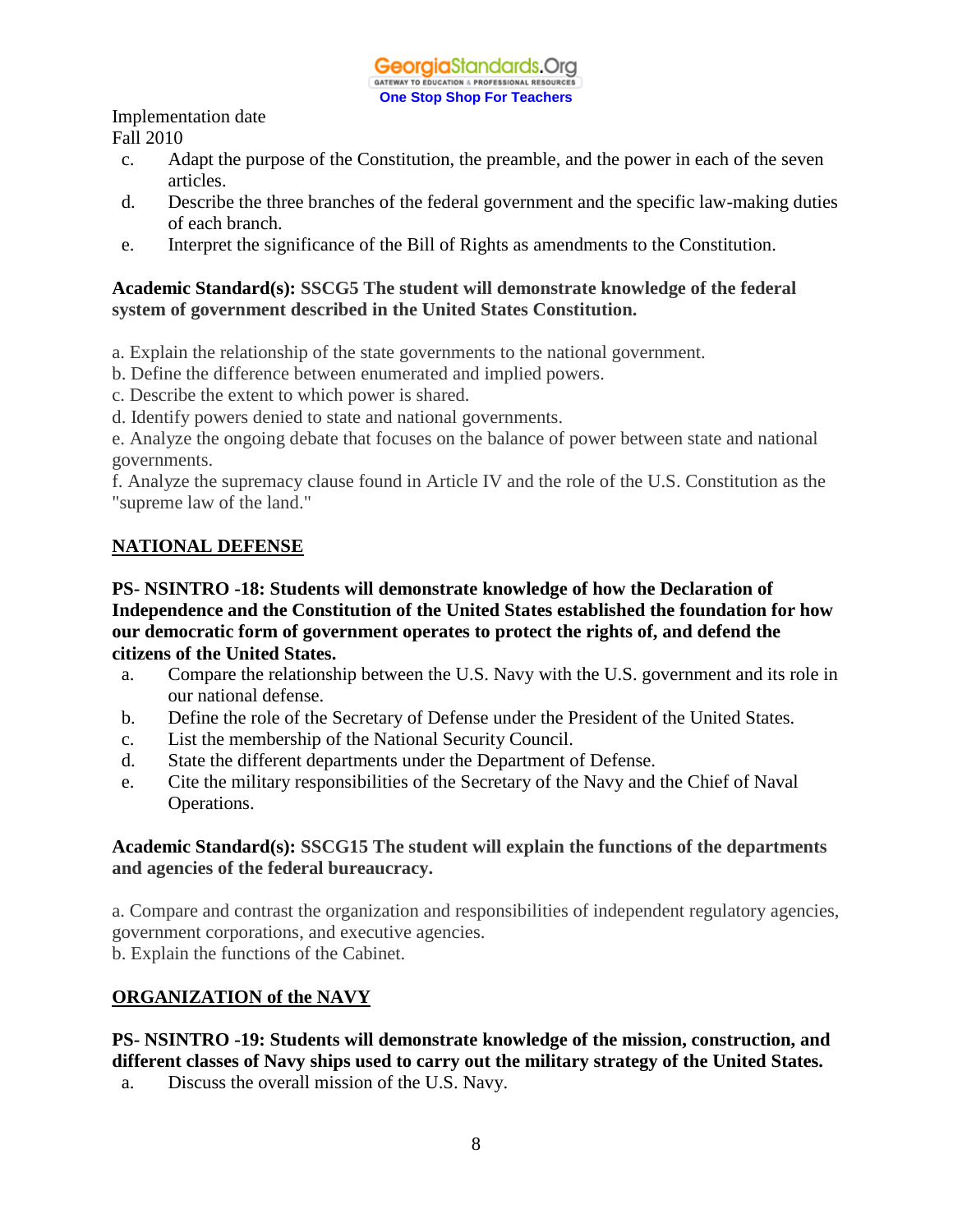- b. State the geographical locations of the U.S. Navy operating forces throughout the world, and discuss their various missions.
- c. Contrast the difference between Navy operating forces and Navy shore establishment.

#### **Academic Standard(s): SSWG8 The student will describe the interaction of physical and human systems that have shaped contemporary Canada and the United States.**

a. Describe the location of major physical features and their impact on the Canada and the United States.

f. Analyze how transportation and communications improvements led to the growth of industry in the United States and the consequences of such growth especially environmentally for both Canada and the United States.

# **NAVY SHIPS: MISSIONS and TERMINOLOGY**

#### **PS- NSINTRO: Students will demonstrate knowledge of the mission, construction, and different classes of Navy ships used to carry out the military strategy of the United States.**

- a. Define the mission of the Navy as it relates to carrying out the military strategy of the United States
- b. Realize the objective of strategic deterrence in the Navy's mission.
- c. Discuss the Navy's ability to control the use of the seas.
- d. Discuss the projection of power ashore as it relates to the Navy's ability to deploy its forces to carry the fight to the enemy.
- e. Discuss the Navy's presence throughout the world on the open seas as a show of force.

#### **Academic Standard(s): SSUSH19 The student will identify the origins, major developments, and the domestic impact of World War II, especially the growth of the federal government.**

b. Explain the Japanese attack on Pearl Harbor and the internment of Japanese-Americans.

c. Explain major events including the lend-lease program, the Battle of Midway, D-Day, and the fall of Berlin.

d. Describe war mobilization, as indicated by rationing, war-time conversion, and the role of women in war industries.

e. Describe Los Alamos and the scientific, economic, and military implications of developing the atomic bomb.

#### **PS- NSINTRO -21: Students will demonstrate knowledge of the mission, construction, and different classes of Navy ships used to carry out the military strategy of the United States.**

- a. Explain the differences between civilian and Navy language when referring to various parts and locations aboard ship.
- b. Show how ships are identified by name and designation.
- c. Identify how the speed of a ship is stated in terms of nautical miles per hour over water, and how this compares to statute miles over land.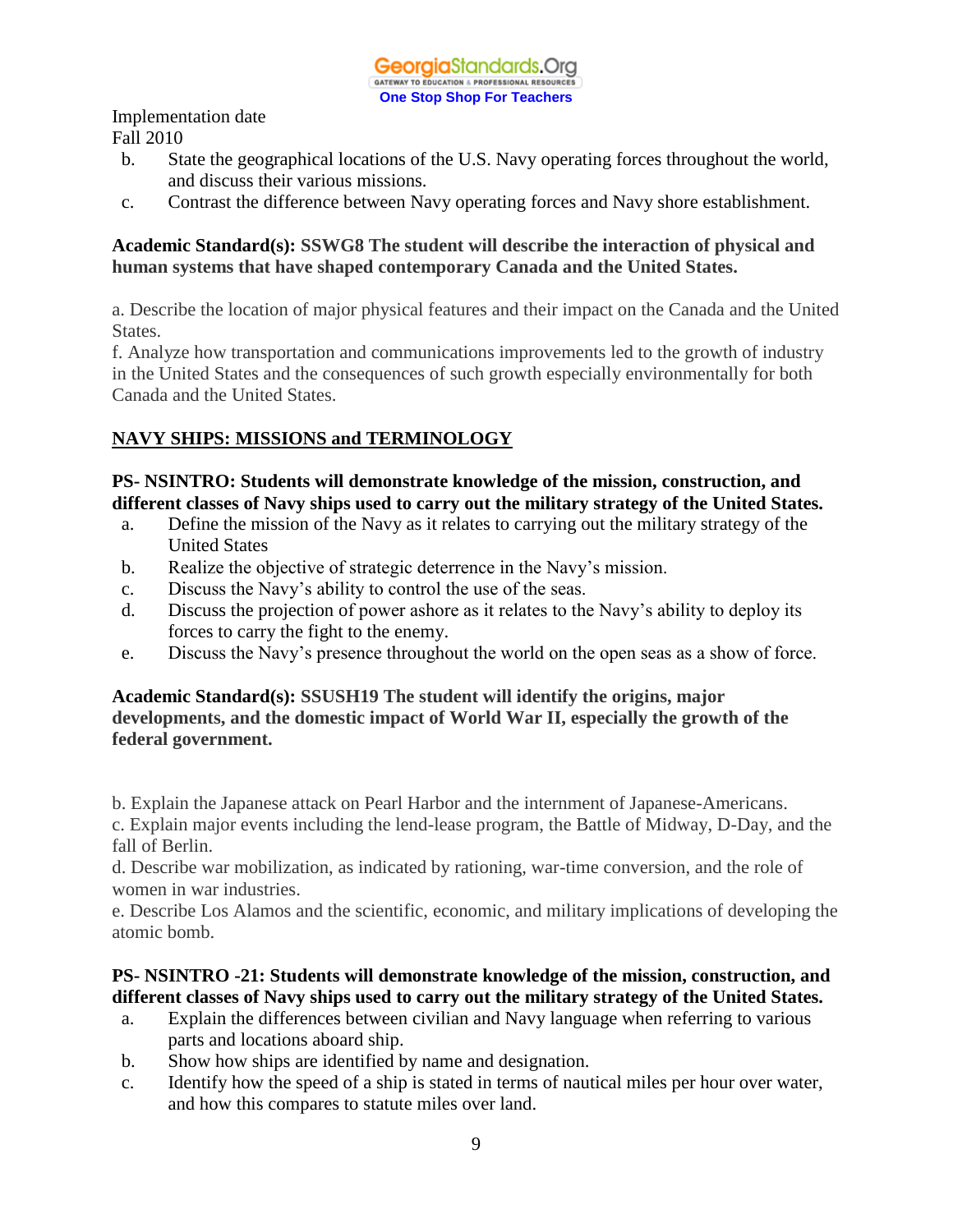#### **Academic Standard(s):**

#### **PS- NSINTRO -22: Students will demonstrate knowledge of the mission, construction, and different classes of Navy ships used to carry out the military strategy of the United States.**

- a. List Navy ships in terms of type, size, displacement, length, beam, and missions performed.
- b. Describe how Navy ships of the United States Navy are divided into two categories: combatant ships and auxiliary ships.
- c. Cite the two types of submarines deployed by the Navy.

#### **Academic Standard(s): SSUSH15 The student will analyze the origins and impact of U.S. involvement in World War I.**

a. Describe the movement from U.S. neutrality to engagement in World War I, with reference to unrestricted submarine warfare

# **NAVAL AVIATION**

#### **PS- NSINTRO -23: Students will demonstrate knowledge of the history, development, and mission of naval aviation, and the contributions it made to sea warfare.**

- a. Discuss the beginning of naval aviation and the four approaches used to integrate aircraft with the fleet.
- b. Contrast the differences between fixed-wing aircraft and rotary wing aircraft and the missions they perform.
- c. Describe the tri-service aircraft model designation symbols used for air identification purposes.

#### **Academic Standard(s): SPS8 Students will determine relationships among force, mass, and motion.**

a. Calculate velocity and acceleration.

b. Apply Newton's three laws to everyday situations by explaining the following:

- Inertia
- Relationship between force, mass and acceleration
- Equal and opposite forces
- c. Relate falling objects to gravitational force
- d. Explain the difference in mass and weight.
- e. Calculate amounts of work and mechanical advantage using simple machines.

#### **PS- NSINTRO -24: Students will demonstrate knowledge of the history, development, and mission of naval aviation, and the contributions it made to sea warfare.**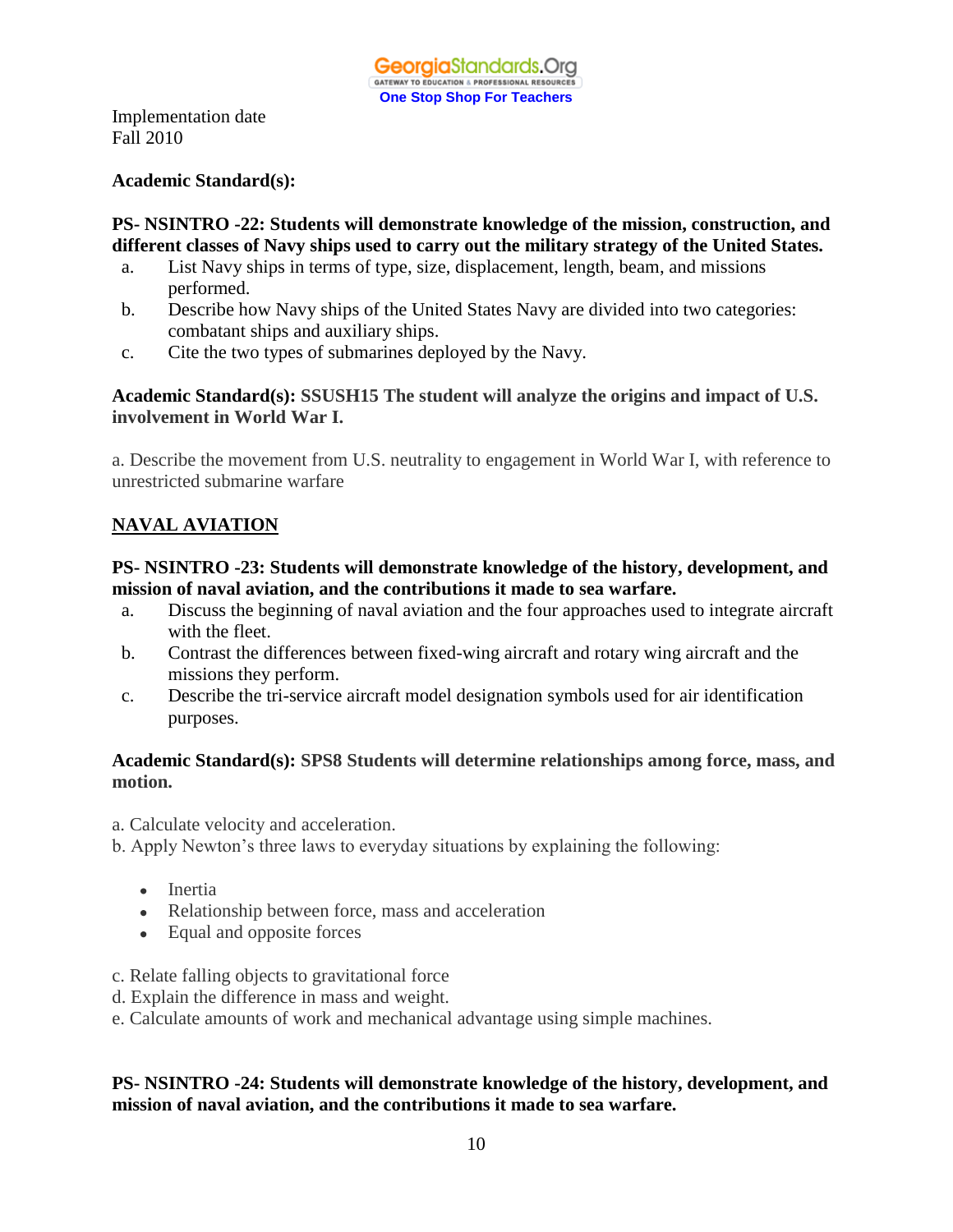- a. Express how naval aircraft of the same type are organized into squadrons for the purpose of training, maintenance and administration.
- b. Illustrate the variety of Navy aircraft available in each of its striking forces, and the missions they perform.

#### **Academic Standard(s): SCSh7 Students will analyze how scientific knowledge is developed. Students will recognize that:**

e. Testing, revising, and occasionally rejecting new and old theories never ends.

# **Reading Across the Curriculum**

## **Reading Standard Comment**

After the elementary years, students engage in reading for learning. This process sweeps across all disciplinary domains, extending even to the area of personal they experience text in all genres and modes of discourse. In the study of various disciplines of learning (language arts, mathematics, science, social studies), students must learn through reading the communities of discourse of each of those disciplines. Each subject has its own specific vocabulary, and for students to excel in all subjects, they must learn the specific vocabulary of those subject areas in context.

Beginning with the middle grades years, students begin to self-select reading materials based on personal interests established through classroom learning. Students become curious about science, mathematics, history, and literature as they form contexts for those subjects related to their personal and classroom experiences. As students explore academic areas through reading, they develop favorite subjects and become confident in their verbal discourse about those subjects.

Reading across curriculum content develops both academic and personal interests in students. As students read, they develop both content and contextual vocabulary. They also build good habits for reading, researching, and learning. The Reading Across the Curriculum standard focuses on the academic and personal skills students acquire as they read in all areas of learning.

Students will enhance reading in all curriculum areas by:

- a. Reading in all curriculum areas
	- Read a minimum of 25 grade-level appropriate books per year from a variety of subject disciplines and participate in discussions related to curricular learning in all areas.
	- Read both informational and fictional texts in a variety of genres and modes of discourse.
	- Read technical texts related to various subject areas.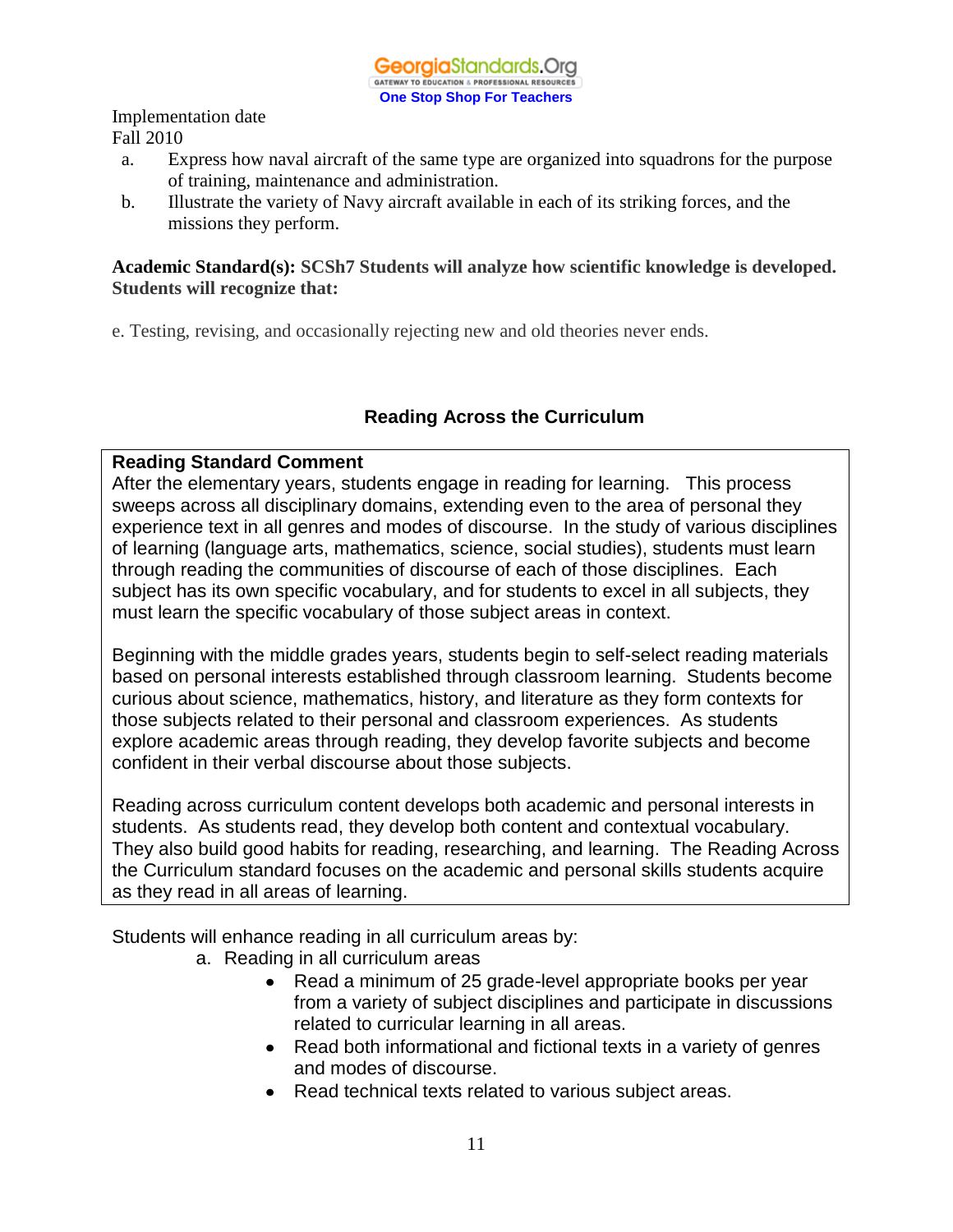GeorgiaStandards.Org GATEWAY TO EDUCATION & PROFESSIONAL RESOURCE **One Stop Shop For Teachers**

Implementation date Fall 2010

- b. Discussing books
	- Discuss messages and themes from books in all subject areas.
	- Respond to a variety of texts in multiple modes of discourse.
	- Relate messages and themes from one subject area to messages and themes in another area.
	- Evaluate the merit of texts in every subject discipline.
	- Examine author's purpose in writing.
	- Recognize the features of disciplinary texts.
- c. Building vocabulary knowledge
	- Demonstrate an understanding of contextual vocabulary in various subjects.
	- Use content vocabulary in writing and speaking.
	- Explore understanding of new words found in subject area texts.
- d. Establishing context
	- Explore life experiences related to subject area content.
	- Discuss in both writing and speaking how certain words are subject area related.
	- Determine strategies for finding content and contextual meaning for unknown words.

# **CTAE Foundation Skills**

The Foundation Skills for Career, Technical and Agricultural Education (CTAE) are critical competencies that students pursuing any career pathway should exhibit to be successful. As core standards for all career pathways in all program concentrations, these skills link career, technical and agricultural education to the state's academic performance standards.

The CTAE Foundation Skills are aligned to the foundation of the U. S. Department of Education's 16 Career Clusters. Endorsed by the National Career Technical Education Foundation (NCTEF) and the National Association of State Directors of Career Technical Education Consortium (NASDCTEc), the foundation skills were developed from an analysis of all pathways in the sixteen occupational areas. These standards were identified and validated by a national advisory group of employers, secondary and postsecondary educators, labor associations, and other stakeholders. The Knowledge and Skills provide learners a broad foundation for managing lifelong learning and career transitions in a rapidly changing economy.

**CTAE-FS-1 Technical Skills:** Learners achieve technical content skills necessary to pursue the full range of careers for all pathways in the program concentration.

**CTAE-FS-2 Academic Foundations:** Learners achieve state academic standards at or above grade level.